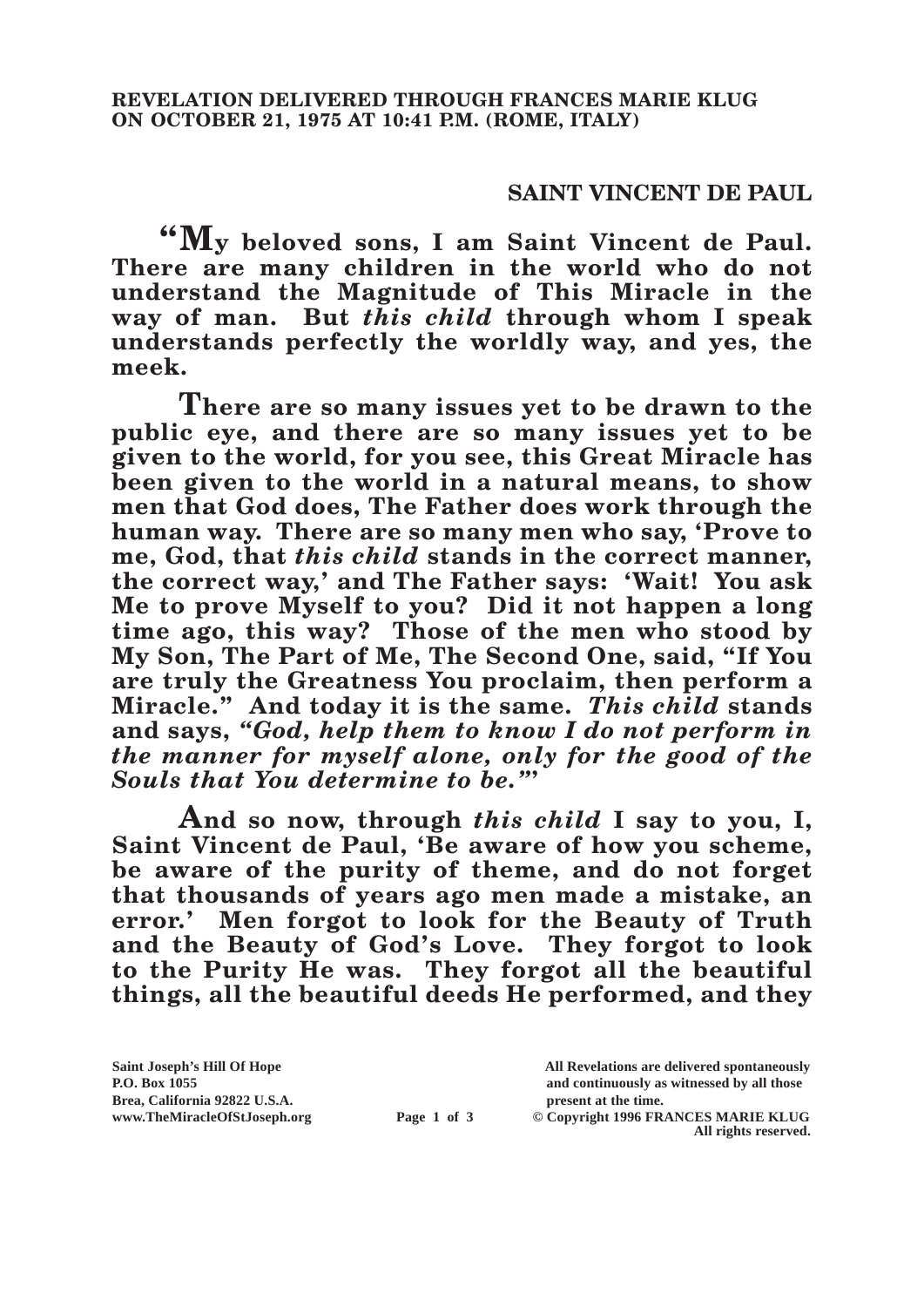**forgot to accept that The Creator of all would act in a natural means. They forgot to say, 'If You are truly of the Divine Way, then let me help You in any way.' Ah no, they stood by in terror, awestruck, and few men were able to even go forward, and most stood back for they feared for their own life. And as each blow struck, The One Who stood in the manner and the way, allowed the blows to come evenly and roughly in every way, and yet it was not human to stand. And men still looked at this Man and said, 'Could He be true?'**

**My beloved sons, sons of an earthly measure, sons who have been picked to walk with** *a child* **who stands so alone in the world, be aware of the standards she constantly teaches you. Are they not above the standards other men have taught you? Bear this in mind. Also, bear in mind that as there is a constancy to example, a constancy to balance and of balance, for you to be able to stand in the world, be a part of it, and yet seek only Divine Love, is there not a consistency of values, a constancy of truth, and a fluid manner? No child in the world could walk as she does for you. No child in the world could respond as she does, to the favor of The Father, to His Will.**

**There are so many issues** *this child* **must face and she says, 'God, cannot some of them be erased?' And He says to her, 'Did they do it for that Part of Me?' And she says, 'No.' So she is aware it is not easy to face every blow, but sometimes the blows are given by men who, in reality, want to show force. These are the most difficult blows, for the blows of ignorance are easier to accept, and sometimes the most dangerous.**

**Saint Joseph's Hill Of Hope All Revelations are delivered spontaneously Brea, California 92822 U.S.A. present at the time.**<br> **Page 2 of 3** © Copyright 1996 FR.

**P.O. Box 1055 and continuously as witnessed by all those** 

**Page 2 of 3** © Copyright 1996 FRANCES MARIE KLUG **All rights reserved.**